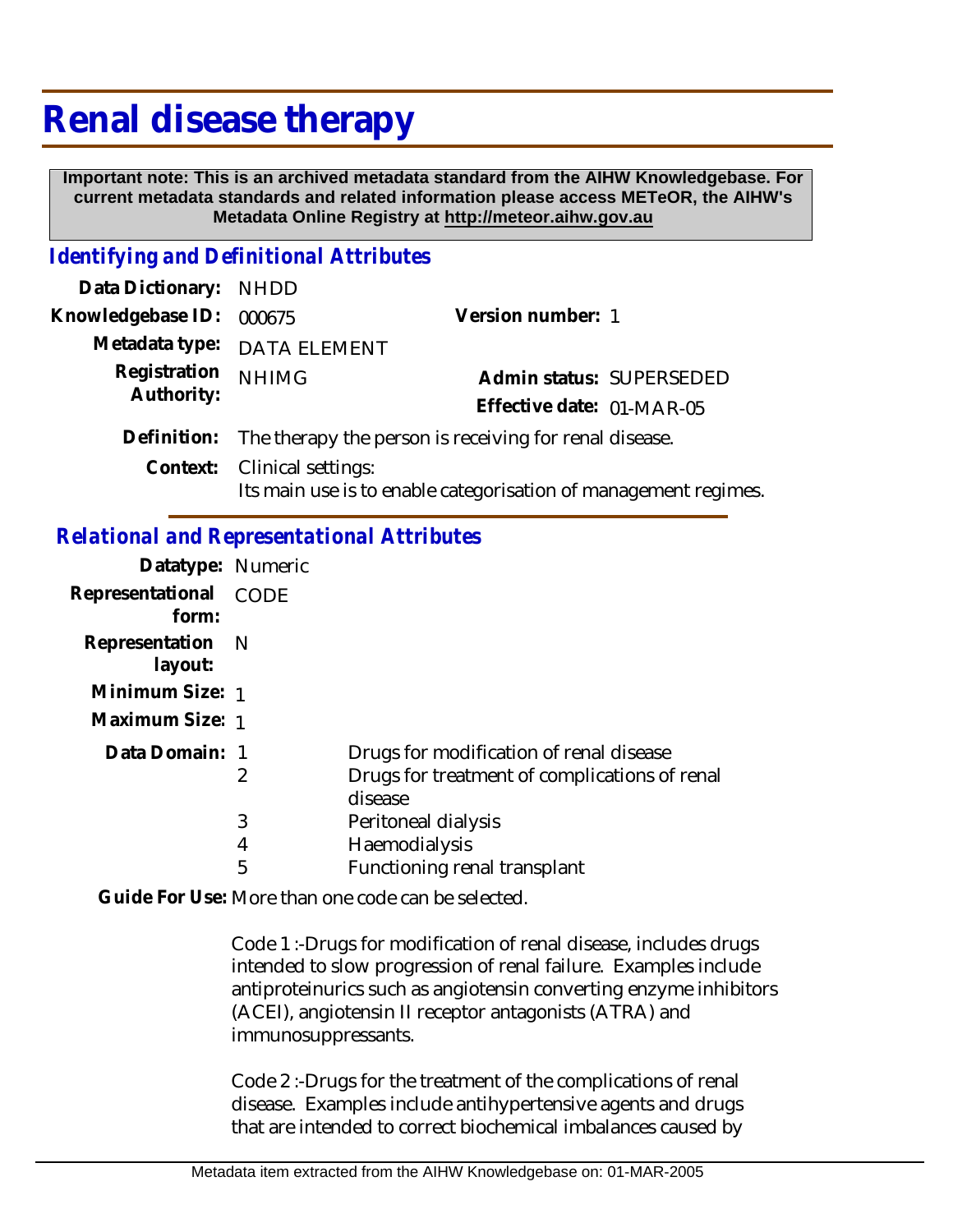| renal disease. (e.g. Loop diuretics, ACEI, erythropoietin, calcitriol,<br>etc).                                                 |
|---------------------------------------------------------------------------------------------------------------------------------|
| Code 3 :-Peritoneal dialysis, chronic peritoneal dialysis, delivered<br>at home, at a dialysis satellite centre or in hospital. |
| Code 4 :- Haemodialysis, chronic haemodialysis delivered at<br>home, at a dialysis satellite centre or in hospital.             |
| Code 5 :- Functioning renal transplant, the presence of a<br>functioning renal transplant.                                      |
| Collection Methods: To be collected on commencement of treatment and regularly<br>reviewed.                                     |
| Related metadata: is used in conjunction with Service contact date version 1                                                    |
|                                                                                                                                 |

### *Administrative Attributes*

**Source Document:** CARI Guidelines. Australian Kidney Foundation **Source Organisation:** CV-Data Working Group

Comments: Cardiovascular disease (clinical):

Nephrotoxic agents (including radiocontrast) should be avoided where possible.

Drugs that impair auto-regulation of glomerular filtration rate (GFR) (NSAIDs, COX-2, ACEI, ATRA) should be used with caution in renal impairment, particularly when patients are acutely unwell for other reasons (sepsis, peri-operative etc).

Although combination ACEI and diuretic can be a very potent and efficacious means of reducing blood pressure (and thereby slowing progression), either drug should be introduced individually and carefully in a patient with underlying renal impairment. At the very least, diuretic therapy should be held or reduced when commencing an ACEI in a patient with renal impairment. Combination therapy with ACEI, diuretics and NSAIDs or COX-2 may be particularly harmful. Drugs, which are primarily excreted by the kidney (e.g. metformin, sotalol, cisapride, etc.) need to be used with caution in patients

with renal impairment. The calculated GFR needs to be determined and the dose reduced or the drug avoided as appropriate.

NHIM Physical wellbeing *Data Element Links Information Model Entities linked to this Data Element*